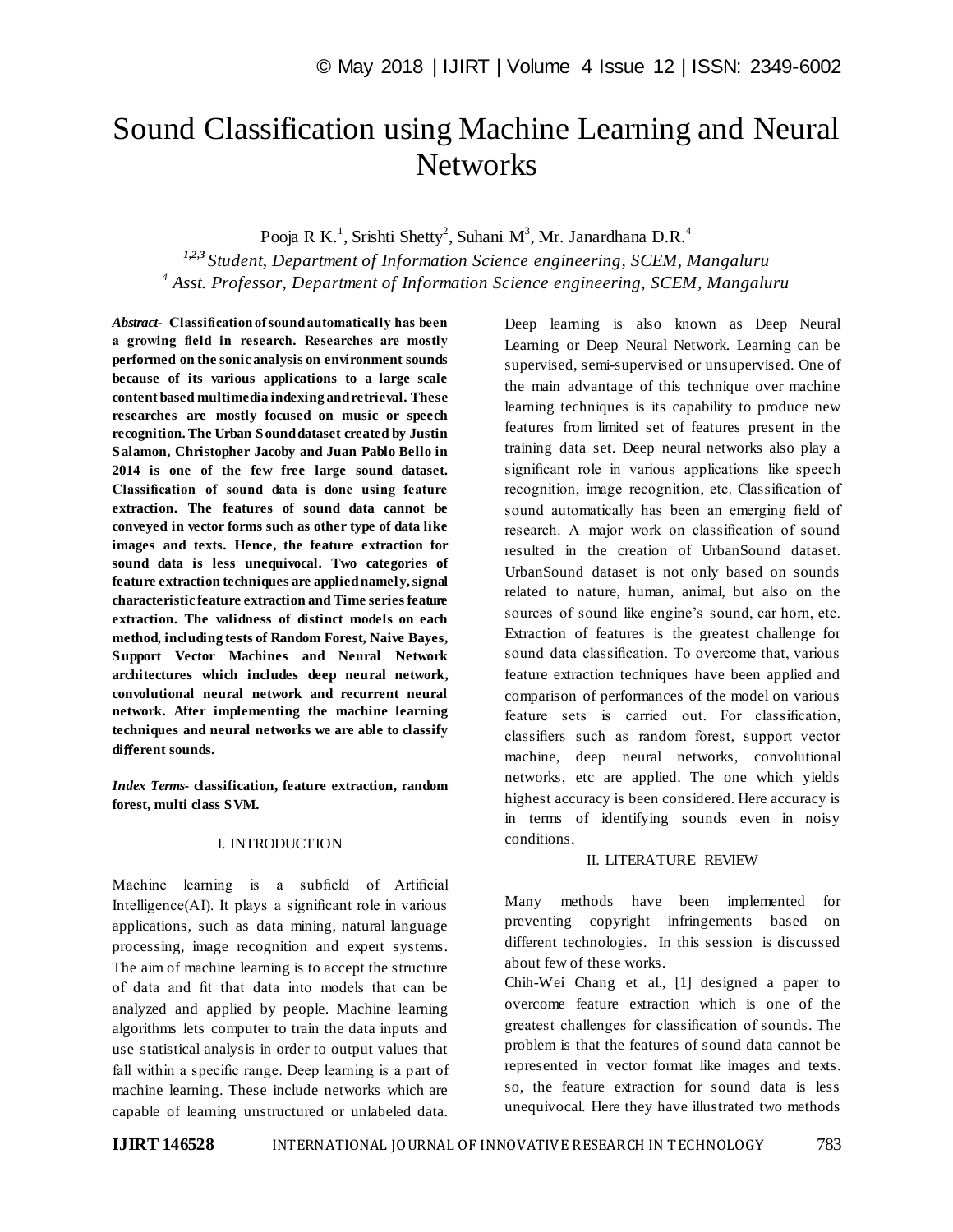of extracting features. The first method concentrates on maintainingthe time-series nature of the audio sequence and second method concentrates on expanding signal characteristics. These extraction techniques refines significant piece of information in each of the frames of the original signal. Here UrbanSound 8k Dataset is used. The UrbanSound8k dataset includes 8723 real-time recording samples from 10 classes of distinct sound sources. In the first category, characteristics are extracted from each sample, therefore, the number of features is constant irrespective of the shape of raw data. Isolation of Mel Frequencies Cepstral Coefficients(MFCC) is the most familiar technique used. It has become competitive baseline for bench markingnew techniques. In the second category, that is, filterbanks allows us to retain thetime-series attribute of the raw data. Later on, they tested with Recurrent Neural Networks (RNN), Deep Neural Networks(DNN) and a Convolutional Neural Networks(CNN). By seeing the results it has given that CNN and DNN has higher accuracy compared to others. CNN has better performance and is more robust compared to DNN but CNN is three times slower than the DNN. Therefore, CNN is suitable for smaller datasets so in case of larger datasets DNN can be applied.

Karol J.Piczak [2] designed a paper which aims at valuating whether convolutional neural networks can be effectively applied to environmental sound classification tasks, especially concentrating on the limited Nature of datasets present in this field. A deep model consists of 2 convolutional layers with maxpooling and 2 fully connected layers. It is trained on a low level representation of segmented spectrograms. Three public datasets are considered, they are: urbansound8k, ESC-50 and ESC-10. The accuracy of the network is valuated on these datasets. Implementation is done on mel-frequency cepstral coefficients(MFCC) feature. Experiments conducted based on manually engineered features show that a convolutional model outperforms common approaches and achieves a similar level as other methods. Results show that convolutional neural networks can be effectually applied in environmental sound classification tasks even with limited datasets.

Ian McLoughlin et al., [3] designed a paper which outlines a sound event classi

fication plan that compares the auditory image front end features with spectrogram

image based front end features using support vector machine and deep neural network classifiers. Performance is estimated on a standard robust classification assignment in different levels of noxious noise and with several system improvement and shown to compare well with current state of the art classification techniques. Initially, they analyzed the use of google-style SAI features with a back-end SVM classifier and then use this baseline to check the effect of modification to extract feature and serve as process. The performing system in SVM classifier is altered with a DNN back-end,then the DNN classification performance is valuated with a number of different feature that are imitating from SIF.

Khine Zar Thwe et al., [4] designed a paper that describes classification of environmental sound event with time frequency representation such as spectrogram and Multi support vector machine is used as classifier. This paper characterizes feature extraction method for environment sound event classification contingent on representation of time frequency like spectrogram. Spectrogram is defined as a visual representation of spectrum of frequencies of sound as they fluctuate with time. Three portions are carried out to perform environmental classification. In the first portion, input signal is transformed into spectrogram image with the illustration of time frequency using short time Fourier transforms. Second portion extracts features from existing spectrogram with local binary pattern of three distinct radius and neighborhood sizes. Resulting features are integrated and taken as a single feature vector. Lastly, using multi support vector machine environmental sound event is classified. Using ESC-10 dataset valuation is performed. By using local binary pattern, more robustness acquired. Huan Zhou et al., [5] designed a paper to classify environmental sounds using new convNet. New convNet(convolutional neutral network) works as a classifier for multiple input and adopts input's 2D mel-spectrogram low-level representation as its input layer. UrbanSound8K dataset has been used. This paper mainly aims at traversing the performances of classification by implementing multiple network inputs with discrete time resolutions. Obtained results confirmed the benefaction of time resolutions on performance of classification and excellent performance is obtained for input with moderate time resolution.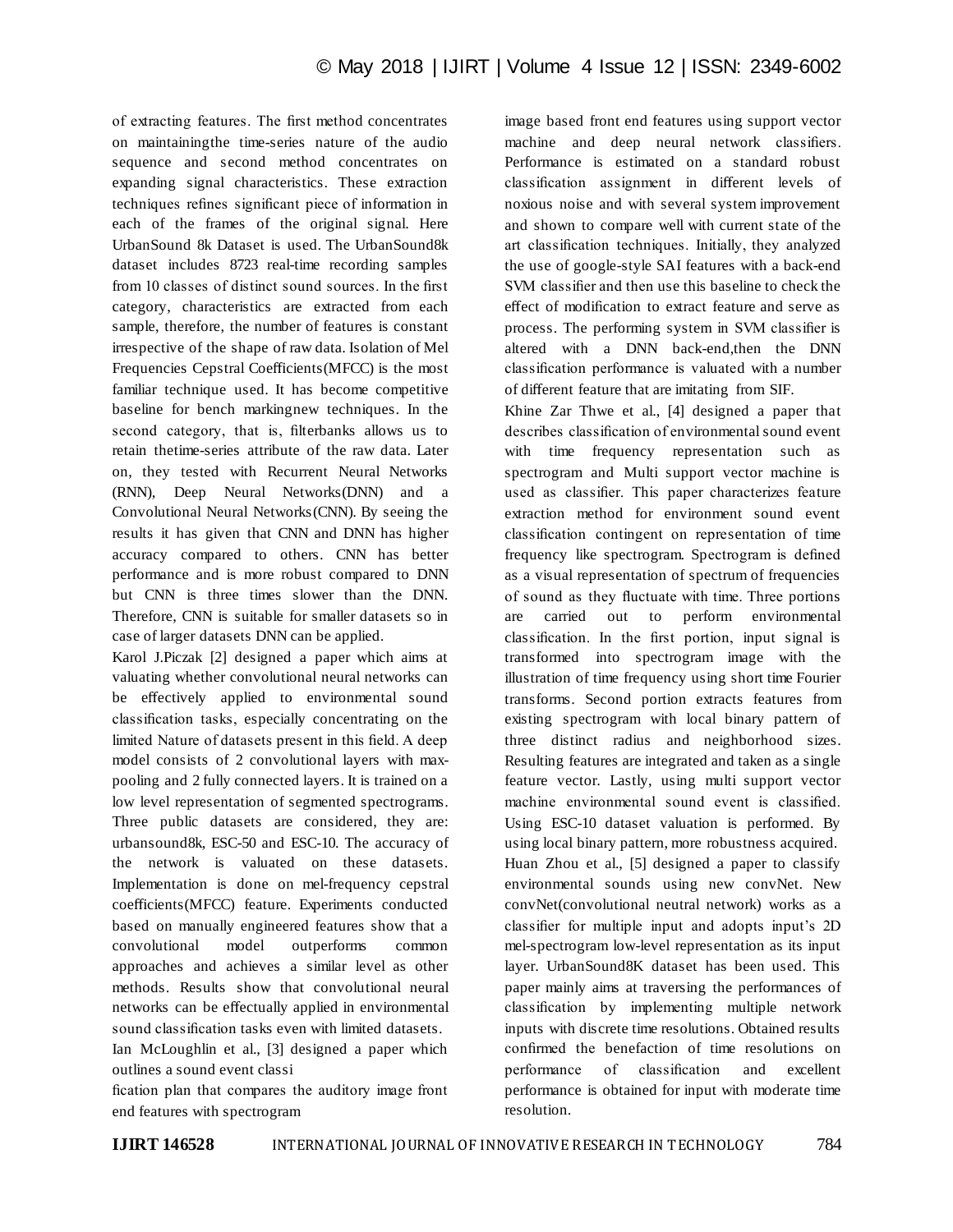Bibek Luitel et al., [6] designed a paper to classify urban sound events such as bus engine, bus horn, car horn and whistle sounds. The above sounds are taken as they play a large role in traffic outline. A real time data is gathered from the live recordings at major areas of the urban city. Before the detection of events, the class of the events are analyzed using signal handling techniques. In addition to that features such as MFCC are extracted based on the analysis of a spectrum. Classifiers such as artificial neural networks, random forest, na¨ıve-Bayesian are used at two levels. Artificial neural networks are better to outline the non-aligned data when compared to other classifiers. Removal of noise from the signal is one of the main facet that must be carried out. The work towards the exposure of numerous and reckoning the traffic levels is must in order to minimize the human health issues. It also increases the senility of human life which is more important than anything else.

# III.SYSTEM DESIGN AND IMPLEMENTATION

Architecture diagram aid us to understand, analyze and convey our point of view about the system structure and the user requirement that the system supports.



# Figure 3.1:Architecture Diagram for Proposed System

The above figure shows architecture diagram of sound classification using machine learning techniques and neural networks. In this proposed software, supervised learning method is used. During training, an audio input is given to the software where the input is given to the feature extractor. Feature extractor extracts input features (such as MFCC, etc) and transforms into a feature set. This feature set is fed to the classifier model produced by

the machine learning techniques and neural network algorithms. The classifier model performs classification process on feature set and labels them which later on is stored. During testing, the given input is processed in the same way as in the training phase but when it comes to classifier model, the features will be classified and compared with the labels that is stored in a file and according to that it is labeled and displayed as the output.

Initially, a single audio file is taken for processing. Normally, 193 chromatographic features are extracted from audio file. Features includes: Mel-Frequency Cepstral Coefficients( MFCC), Chroma, Melspectrogram, Spectral Contrast, and Tonnetz. Time to extract features for a single file is calculated. Further, features are extracted from all the audio files present in dataset and time required for it is calculated

Classification: Random forest and multi calss SVM classifiers are used for classification. Extracted features are classified and labeled in training phase. These labels are later on converted into class numbers. In testing phase, after extracting features it is classified and mapped with the trained data and it is labeled. Output is shown in the form of confusion matrix

#### IV. RESULT ANALYSIS

Result and Analysis section deals with all the output obtained from all the various modules of the project. The analysis is specially meant to explain the inference of each output obtained.

 Figure 4.1 gives the detailed representation of total number of audio samples present in each of the category of sounds say either a siren or the sound of the air conditioner or any other sound category that is denoted alonf the Y-Axis shown in Figure 4.1



Figure 4.1: A graph showing count of audio samples in each of the categories of sounds in Sound Classification